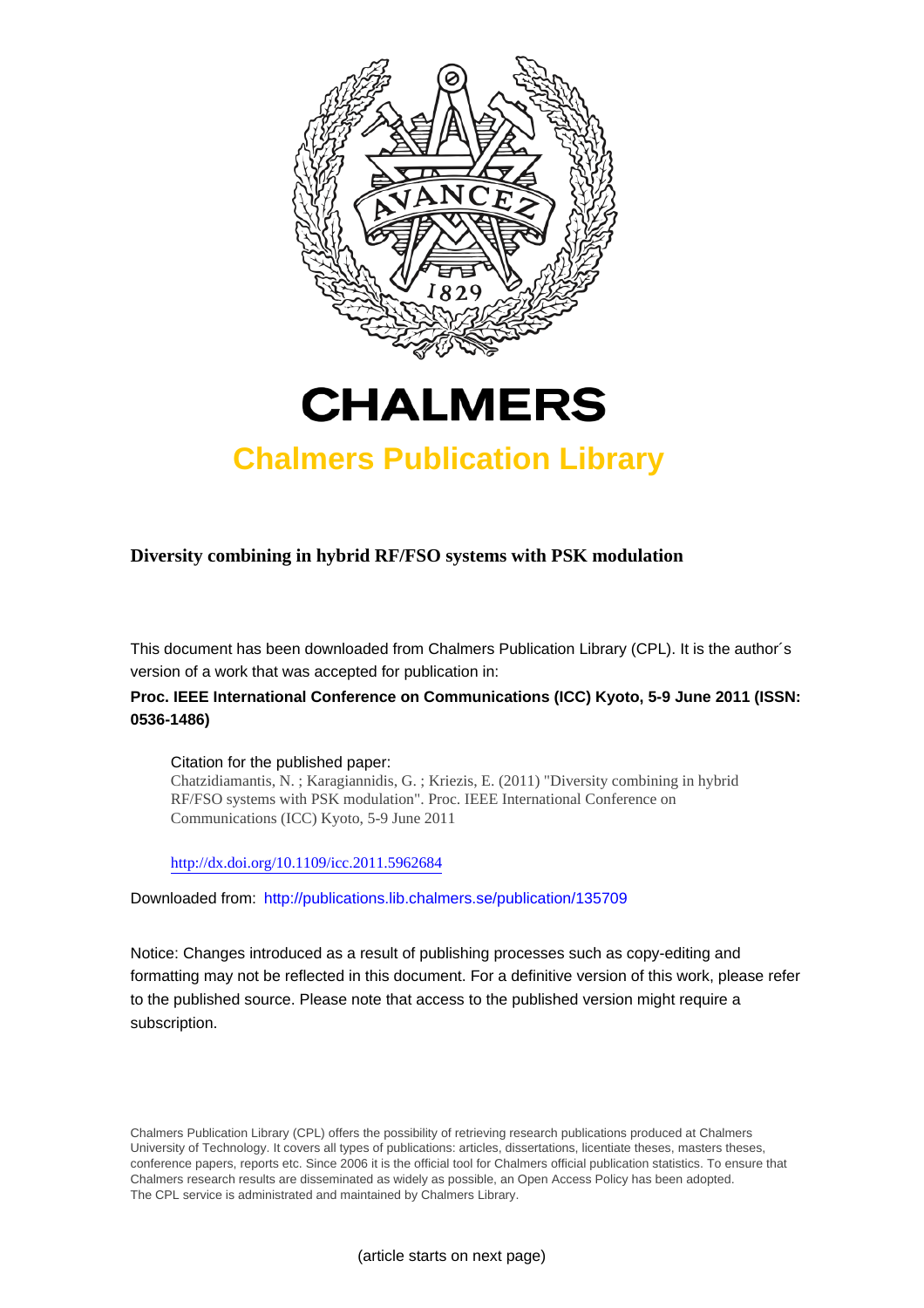# Diversity Combining in Hybrid RF/FSO Systems with PSK Modulation

Nestor D. Chatzidiamantis<sup>∗</sup>, George K. Karagiannidis<sup>∗</sup>, Emmanouil E. Kriezis<sup>∗</sup> and Michail Matthaiou<sup>†</sup>

<sup>∗</sup>Department of Electrical & Computer Engineering, Aristotle University of Thessaloniki, Greece, Emails: {nestoras, geokarag, mkriezis}@auth.gr  $\bar{p}$  Department of Signals and Systems, Chalmers University of Technology, Sweden, Email: michail.matthaiou@chalmers.se

*Abstract*—We present a novel architecture for hybrid radio frequency (RF)/ free space optical (FSO) wireless systems without feedback or channel state information (CSI) at the transmitter. Under the assumption that 60 GHz RF and FSO systems support the same data rates, the proposed implementation transmits the same data over both links, using phase shift keying (PSK) as a common modulation scheme, and combines the signals from each individual link at the receiver on a symbol-bysymbol basis. Two popular diversity combining schemes are considered, namely, selection combining (SC) and maximal ratio combining (MRC), while tractable analytical approximations for the bit error rate (BER) are obtained. Investigations over various weather conditions and link distances revealed that the proposed implementation fully exploits the complementary nature of RF and FSO channels, even when one of the two available links fails. Furthermore, the comparison of the combining schemes demonstrates MRC as the optimum combining scheme, offering link distance gains compared to SC.

#### I. INTRODUCTION

The constant need for higher data rates in support of the demanding applications has led to the development of the Free Space Optical (FSO) and millimeter wavelength (MMW) radio frequency (RF) communication technologies. Operating at unlicensed optical and 60 GHz frequencies, FSO and MMW RF systems offer the potential of broadband capacity (up to a few Gbps) in low cost and over distances of up to a few kilometers [1], [2]. Despite their common features, FSO and MMW RF systems are not affected in the same way by atmospheric and weather effects. Several studies [3]- [4] have shown that fog is the main degrading factor in FSO links, while rain does not cause significant effects. On the contrary, 60 GHz RF links are susceptible to heavy rain conditions and oxygen absorption [2]- [4], while fog has no particular effect.

This complementary behavior of RF and FSO channels has led to various proposals of hybrid RF/FSO implementations. In [5], a coding scheme for hybrid RF/FSO systems was suggested, which adjusts its code rate (in RF and FSO channels) based on the instantaneous channel state information (CSI). Despite its efficiency, this scheme requires instantaneous CSI at the transmitter, which makes its implementation sophisticated. As a consequence, more practical coding schemes were proposed. In [6], a hybrid RF/FSO system with bit-interleaved coded modulation was presented, which offers significant performance gains; however, it requires statistical CSI, i.e., knowledge of the hybrid channel's statistical parameters, in its code design at the transmitter. Furthermore, in [7] and [8], an efficient coding scheme based on Raptor codes was designed and implemented; however, the need for providing feedback to transmitter remains. To avoid the employment of a feedback channel, the commercial implementation of [9] was proposed. In this scheme, the transmitter sends the same data over both links and the receiver, after detecting the received data stream at each link independently, selects the data stream that is deemed more reliable. Despite its robustness against instantaneous interruptions, this scheme combines the received signals only on a frame-by-frame basis, without allowing popular diversity combining methods [10] to be applied in order to improve the system's overall performance.

In this paper, we introduce an alternative hybrid RF/FSO implementation for the case when there is no feedback or CSI at the transmitter. Under the assumption that FSO and MMW RF systems support the same data rates, the proposed system transmits the same information over both links using the same type of modulation as well. Phase shift keying is the modulation scheme which is employed in both channels, since it can be easily implemented not only in MMW RF systems [11], but also in FSO systems [12]. Hence, the signals which are received from each individual link at the receiver can be directly combined in the electrical domain, on a symbol-bysymbol basis. Two popular combining methods are investigated: selection combining (SC) that processes only the output of the link with the highest electrical signal-to-noise ratio (SNR), and maximal ratio combining (MRC) that processes the outputs of both links maximizing the overall electrical SNR. For these reception methods, analytical approximations for the bit error rate (BER) are derived and investigations over various weather conditions and link distances are carried out.

The remainder of the paper is organized as follows. In Section II, the proposed system model is described. In Section III, the suggested combining methods at the receiver are outlined and analytical expressions for their BER performance are obtained. Section IV investigates the performance of the combining methods under various weather conditions and link distances, and finally, useful concluding remarks are summarized in Section V.

*Notation:* Before continuing, some notational comments are in order:  $\mathbb{E}\{\cdot\}$  denotes statistical expectation,  $K_{\nu}(\cdot)$  is the  $\nu$ th order modified Bessel function of the second kind [13, Eq.  $(8.407)$ ],  $\Gamma(\cdot)$  and  $\Gamma(\cdot, \cdot)$  are the Gamma [13, Eq. (8.310)] and the upper incomplete Gamma [13, Eq. (8.350/2)] functions, respectively. Furthermore,  $I_n(\cdot)$  is *n*-th order modified Bessel function of the first kind [13, Eq. (8.406)],  $G_{p,q}^{m,n}$  [·] is the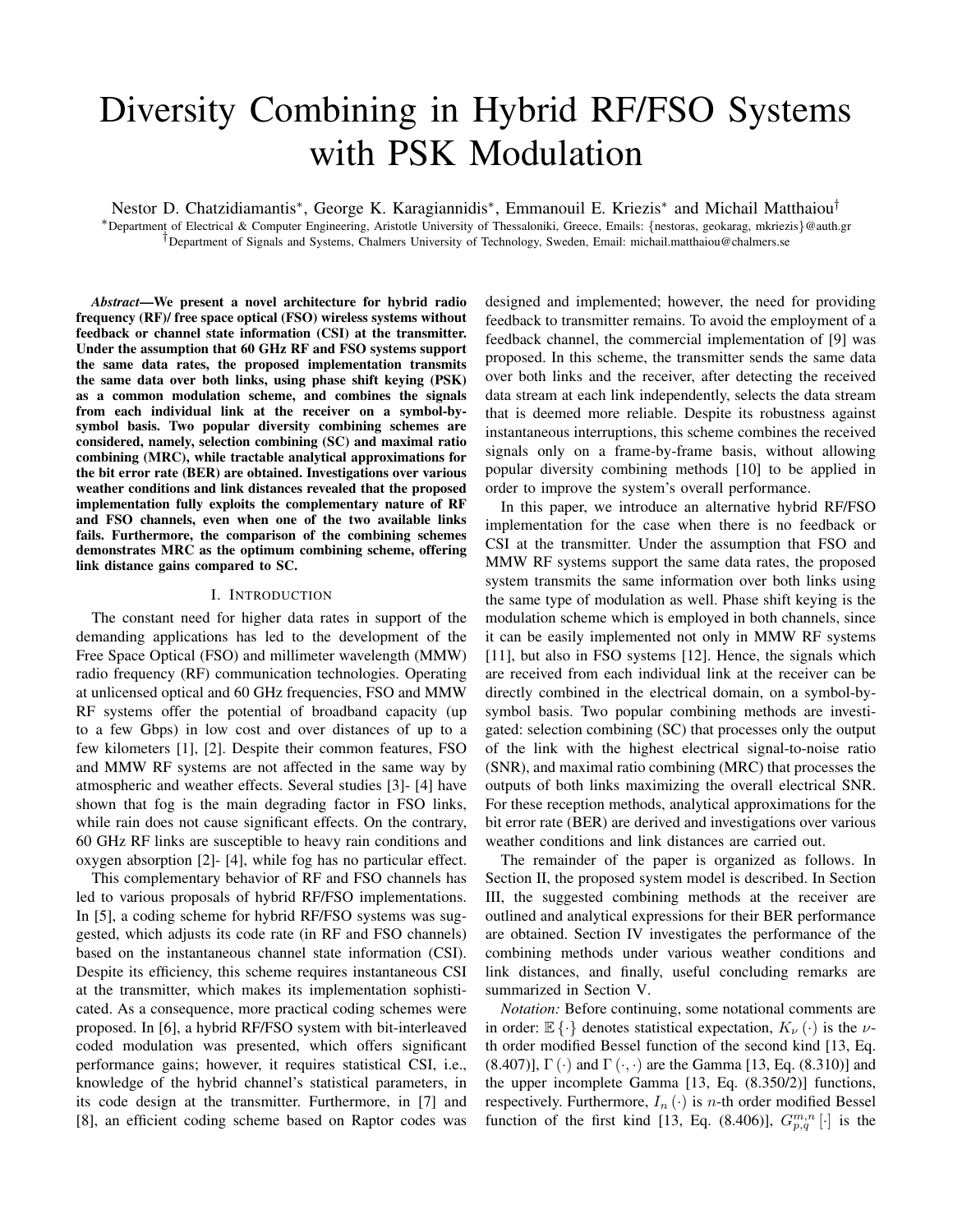Meijer's G-function [13, Eq. (9.301)],  $Q(\cdot)$  is the Gaussian Q-function,  $erfc(\cdot)$  is the complementary error function and  $Q_1(\cdot, \cdot)$  is the Marcum function [10, Eq. (4.34)].

#### II. SYSTEM MODEL

At the transmitter, information is modulated using PSK and the output of the modulator is transmitted through both FSO and RF links. The PSK modulated signal, which is used as an input to the available sub-systems, can be expressed as

$$
x(t) = \sum_{k} g(t - kT) \cos(2\pi f_s t + \phi_k)
$$
 (1)

where T denotes the symbol period,  $f_s$  is the frequency of the PSK subcarrier which must satisfy  $f_s = \frac{q}{T}$  with  $q \ge 1$ ,  $g(t)$  is the shaping pulse,  $\phi_k \in [0, ..., (M-1) \frac{2\pi}{M}]$  is the phase of the  $k$ th transmitted symbol and  $M$  is the modulation order, which depends upon the bit transmission rate,  $R_b$ , according to  $R_b$  =  $\frac{\log_2 M}{T}$ . Next, we present the equivalent discrete time received FSO and RF signals of the proposed hybrid communication system.

#### *A. Transmission through the FSO sub-system*

*1) Signal Model:* We consider an FSO sub-system with intensity modulation and direct detection (IM/DD). The PSK signal can be directly modulated on the transmitter's laser intensity; however, a DC bias must be added in order to ensure that the transmitted PSK waveform always satisfies the non-negativity input constraint. Hence, the intensity of the transmitted optical signal is written as

$$
I(t) = P_1 [1 + \mu x(t)] \tag{2}
$$

where  $P_1$  is the average transmitted optical power and  $\mu$  is the modulation index  $(0 < \mu < 1)$  that ensures that the laser avoids over-modulation induced clipping.

At the receiver end of the FSO sub-system, the optical power which is incident on the photodetector is converted into an electrical signal through direct detection. We assume operation in the high SNR regime where the shot noise caused by ambient light is dominant and therefore the Gaussian noise model is used as a good approximation of the Poisson photon counting detection model.

After demodulating the electrical output of the photodetector, the DC bias is filtered out and the received discrete-time equivalent signal, which is obtained at the output of the FSO receiver, is modeled as

$$
r_1[k] = \mu \eta \sqrt{\frac{E_g}{2}} P_1 h_1 g_1 x [k] + n_1 [k]
$$
 (3)

where  $\eta$  corresponds to the receiver's optical-to-electrical efficiency,  $x[k] = \cos \phi_k + j \sin \phi_k$ ,  $E_g$  is the energy of the shaping pulse and  $n_1$  [k] is the signal-independent zero mean circularly symmetric complex Gaussian noise component with  $\mathbb{E} \{ n_1 [k] n_1^* [k] \} = 2\sigma_1^2 = \sigma_{n_1}^2$ . Furthermore,  $g_1$  and  $h_1$ represent the average gain of the FSO link and the turbulenceinduced fading coefficient with  $\mathbb{E}\{h_1\} = 1$ . Assuming perfect alignment between the transmitter and receiver, the attenuation factor  $g_1$  is provided by [9]

$$
g_1 = \frac{\pi D^2}{4\left(\theta L\right)^2} \exp\left(-\alpha_1 L\right) \tag{4}
$$

where  $\alpha_1$  denotes the weather dependent attenuation coefficient (in 1/km),  $\theta$  is the transmit beam divergence, D is receiver's aperture diameter and L is the link distance. For the statistical parameter  $h_1$ , the well-known Gamma-Gamma fading model is adopted with probability density function (pdf) provided by [14, Eq. (60)-(61)]

$$
f_1(h_1) = \frac{2(\alpha \beta)^{\frac{\alpha+\beta}{2}}}{\Gamma(\alpha)\Gamma(\beta)} h_1^{\frac{\alpha+\beta}{2}-1} K_{\alpha-\beta} \left(2\sqrt{\alpha \beta h_1}\right), \quad (5)
$$

where  $h_1 \geq 0$  and the parameters  $\alpha > 0$  and  $\beta > 0$ are calculated based on the link distance, L, the diameter of the receiver aperture, D, the weather dependent index of refraction,  $C_n^2$ , and the wavelength of the optical carrier,  $\lambda_1$ , using  $[14, Eq.s (60)-(61)].$ 

*2) SNR Statistics:* Based on (3), the instantaneous electrical SNR at the output of the FSO receiver can be defined as

$$
\gamma_1 = \bar{\gamma}_1 h_1^2 \tag{6}
$$

where  $\bar{\gamma}_1$  is the average electrical SNR given by

$$
\bar{\gamma}_1 = \frac{\mu^2 \eta^2 P_1^2 E_s g_1^2}{\sigma_{n_1}^2} \tag{7}
$$

with  $E_s = \frac{E_g}{2}$ . After a simple transformation of the random variable (rv)  $h_1$ , the pdf of the electrical SNR,  $\gamma_1$ , is derived as

$$
f_{\gamma_1}(\gamma_1) = \frac{(\alpha \beta)^{\frac{\alpha+\beta}{2}}}{\Gamma(\alpha)\Gamma(\beta)\bar{\gamma}_1^{\frac{\alpha+\beta}{4}}}\gamma_1^{\frac{\alpha+\beta}{4}-1}K_{\alpha-\beta}\left(2\sqrt{\alpha\beta\sqrt{\frac{\gamma_1}{\bar{\gamma}_1}}}\right)
$$
(8)

while its cumulative density function (cdf) can be expressed as

$$
F_{\gamma_1}(\gamma_{1,th}) = \frac{1}{\Gamma(\alpha)\Gamma(\beta)} G_{1,3}^{2,1} \left[ \alpha \beta \sqrt{\frac{\gamma_{1,th}}{\bar{\gamma}_1}} \middle| \begin{array}{c} 1 \\ \alpha, \beta, 0 \end{array} \right]. (9)
$$

#### *B. Transmission through the MMW RF sub-system*

*1) Signal Model:* At the transmitter of the RF sub-system, the PSK-modulated signal is upconverted to MMW RF carrier frequency and transmitted through the RF link. The received RF signal is demodulated and the discrete time output of the RF receiver is modeled as

$$
r_2[k] = \sqrt{P_2} \sqrt{g_2} h_2 \sqrt{E_s} x[k] + n_2[k] \tag{10}
$$

where  $P_2$  represents the RF transmit power,  $g_2$  is the average power gain of the RF link,  $h_2$  is the RF fading gain with  $\mathbb{E} \left\{ h_2^2 \right\} = 1$ ,  $x[k]$  is taken from the M-ary PSK alphabet,  $E_s$  is defined earlier and  $n_2[k]$  is the zero mean circularly symmetric complex Gaussian noise component with  $\mathbb{E}\left\{n_2[k]\,n_2^*[k]\right\} = \sigma_{n_2}^2$ . Assuming a carrier frequency of 60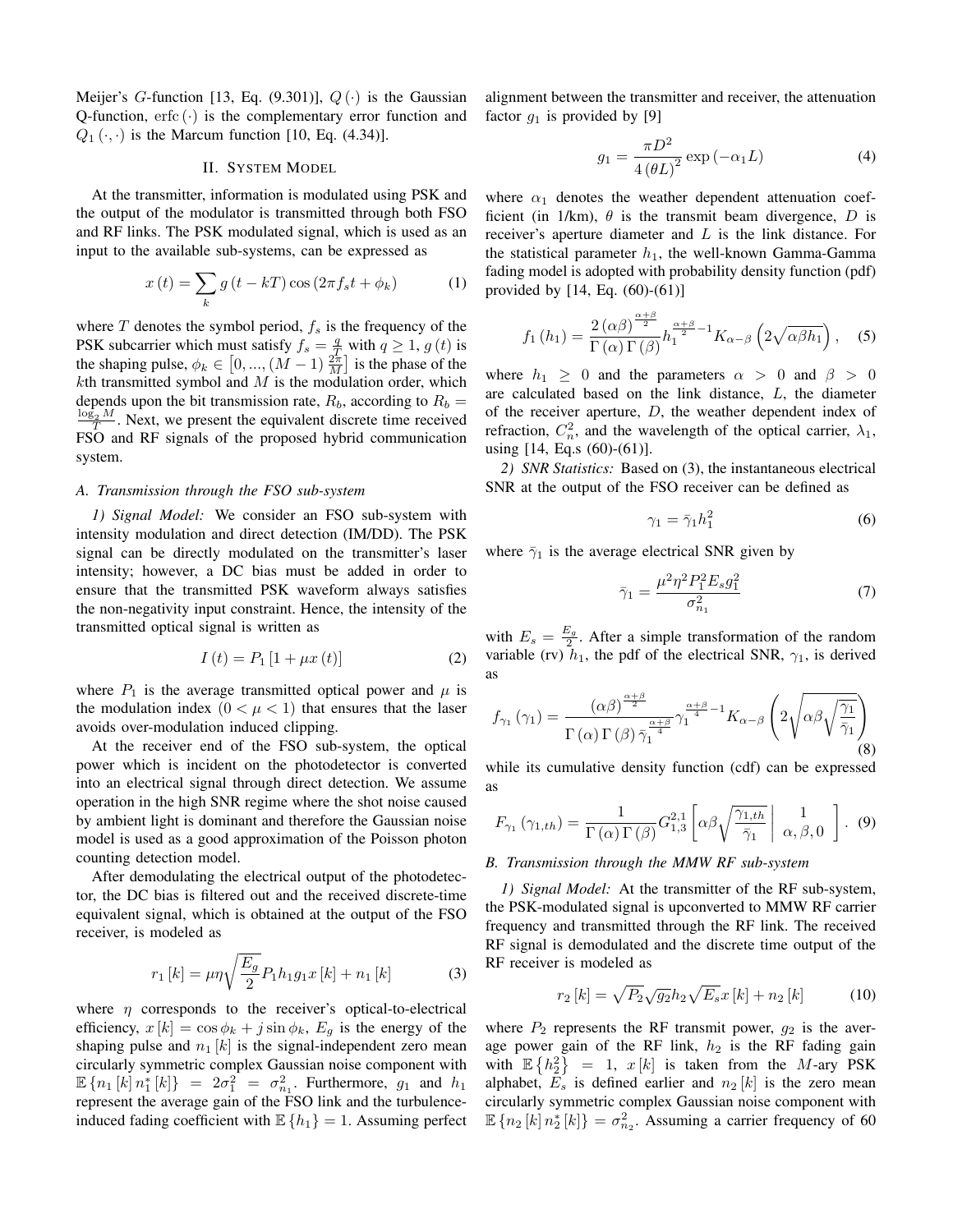GHz, the average power gain of the RF link is given by [6, Eq.  $(7)$ ]  $\mathbf{r}$ 

$$
g_2[dB] = G_t + G_R - 20\log_{10}\left(\frac{4\pi L}{\lambda_2}\right) - \alpha_{oxy}L - \alpha_{rain}L,
$$
\n(11)

where  $G_t$  and  $G_i$  denote the transmit and receive antenna gains, respectively,  $\lambda_2$  is the wavelength of the RF system, and  $\alpha_{oxy}$  and  $\alpha_{rain}$  are the attenuations caused by oxygen absorbtion and rain, respectively. The noise variance in the RF link is given by [6]  $\sigma_{n_2}^2$  [dBm] =  $B + N_o + N_F$ , where  $B$  is the RF bandwidth (in dBMHz),  $N<sub>o</sub>$  is the noise power spectral density (in dBm/MHz) and  $N_F$  is the noise figure of the receiver. Further, the fading gain,  $h_2$ , can be modeled as Ricean distributed [6], with pdf provided by [10, pp. 21].

*2) SNR Statistics:* The instantaneous SNR of the RF link is defined as

$$
\gamma_2 = \bar{\gamma}_2 h_2^2,\tag{12}
$$

with  $\bar{\gamma}_2$  denoting the average SNR given by

$$
\bar{\gamma}_2 = \frac{P_2 g_2 E_s}{\sigma_{n_2}^2}.\tag{13}
$$

According to [10, pp. 420], the pdf of 
$$
\gamma_2
$$
 is given by  
\n
$$
f_{\gamma_2}(\gamma_2) = \frac{K+1}{\overline{\gamma}_2} \exp\left(-(K+1)\frac{\gamma_2}{\overline{\gamma}_2} - K\right)
$$
\n
$$
\times I_0\left(2\sqrt{K\left(K+1\right)\frac{\gamma_2}{\overline{\gamma}_2}}\right) \tag{14}
$$

where  $K$  is the Ricean factor that depends on various link parameters, such as link distance or antenna height. Furthermore, its cdf can be expressed as

$$
F_{\gamma_2}(\gamma_{2,th}) = 1 - Q_1\left(\sqrt{2K}, \sqrt{\frac{2(1+K)}{\bar{\gamma}_2}\gamma_{2,th}}\right). \quad (15)
$$

The specific values for the parameters of the respective FSO and RF channel models were taken from [6], [9] and are summarized in Tables I and II.

#### III. HYBRID RF/FSO WITH DIVERSITY COMBINING

In this section, we investigate means by which the output signals of the transmission sub-systems can be combined at the receiver in order to produce a signal that is resilient against the atmospheric effects.

#### *A. No Combining*

As a benchmark, we present the case where only one of the two links is available at the receiver. Since PSK modulation is employed, the conditioned on the fading coefficient BER performance of each available link is given by [15, Eq.  $(5.2.61)$ ] ´

$$
P_i\left(e\left|\gamma_i\right.\right) = AQ\left(\sqrt{2\gamma_i}B\right) \quad i=1,2 \tag{16}
$$

or equivalently by

$$
P_i\left(e\left|\gamma_i\right.\right) = \frac{A}{2}\text{erfc}\left(\sqrt{\gamma_i}B\right), \quad i = 1, 2 \tag{17}
$$

where  $A = 1$ ,  $B = 1$  when  $M = 2$  (BPSK), and  $A = \frac{2}{\log_2 M}$ ,  $B = \sin \frac{\pi}{M}$  when  $M > 2$ .

| <b>PSK</b> modulation        |                    |                  |  |  |  |
|------------------------------|--------------------|------------------|--|--|--|
| Parameter                    | Symbol             | Value            |  |  |  |
| Symbol rate                  | $\bar{\bar{\tau}}$ | 250 Msym/s       |  |  |  |
| PSK subcarrier frequency     | $f_s$              | $250$ MHz        |  |  |  |
| Bandwidth                    | $\overline{B}$     | <b>250 MHz</b>   |  |  |  |
| Energy of shaping pulse      | $\overline{E}_g$   | 2 <sub>J</sub>   |  |  |  |
| FSO sub-system               |                    |                  |  |  |  |
| Parameter                    | Symbol             | Value            |  |  |  |
| Wavelength                   | $\lambda_1$        | $1.55 \mu m$     |  |  |  |
| <b>Optical Power</b>         | $\overline{P_{1}}$ | $40 \text{ mW}$  |  |  |  |
| modulation index             | $\mu$              | 1                |  |  |  |
| <b>Receiver Diameter</b>     | $\overline{D}$     | $20 \text{ cm}$  |  |  |  |
| divergence angle             | $\theta$           | 10 mrad          |  |  |  |
| Responsivity                 | $\eta$             | $0.5\frac{A}{W}$ |  |  |  |
| Noise Variance               | $\sigma_1$         | $10^{-7}$ A/Hz   |  |  |  |
| <b>RF</b> sub-system         |                    |                  |  |  |  |
| Parameter                    | Symbol             | Value            |  |  |  |
| Carrier frequency            | $f_c$              | $60$ GHz         |  |  |  |
| <b>Transmit Power</b>        | $\overline{P_{2}}$ | $10 \text{ mW}$  |  |  |  |
| Transmit Antenna Gain        | $\overline{G}_i$   | 44dBi            |  |  |  |
| Receive Antenna Gain         | $G_r$              | 44dBi            |  |  |  |
| Attenuation (oxygen)         | $\alpha_{oxy}$     | 15.1 dB/km       |  |  |  |
| Ricean Factor                | $\overline{K}$     | 6dB              |  |  |  |
| Noise Power Spectral Density | $N_o$              | $-114$ dBm/MHz   |  |  |  |
| Receiver Noise Figure        | $N_F$              | 5 dB             |  |  |  |

TABLE I PARAMETERS OF THE HYBRID SYSTEM [6], [9] AND [12].

| Weather conditions        | $\alpha_1$ (dB/km) | $\alpha_{rain}$ (dB/km) |              |
|---------------------------|--------------------|-------------------------|--------------|
| Clear air                 | 0.43               |                         | $5.10 - 14$  |
| Moderate Fog              |                    |                         | $2.10^{-15}$ |
| Moderate rain (12.5 mm/h) |                    |                         | $5.10 - 15$  |

TABLE II WEATHER DEPENDENT PARAMETERS OF FSO AND RF CHANNELS [6].

*1) FSO Link:* The average BER when only the FSO signal is available at the receiver, will be obtained by

$$
\bar{P}_1 = \int_0^\infty P_1\left(e\left|\gamma_1\right.\right) f_{\gamma_1}\left(\gamma_1\right) d\gamma_1. \tag{18}
$$

which can be evaluated by expressing its integrands in terms of Meijer's G-functions, according to [16, Eq. (8.4.14/2)] and [16, Eq. (8.4.23/1)], and using [16, Eq. (2.24.1/1)]. Hence, an analytical solution is obtained as follows

$$
\bar{P}_1 = \frac{2^{a+b-3}A}{\Gamma(\alpha)\Gamma(\beta)\pi^{\frac{3}{2}}}G_{2,5}^{4,2}\left[\frac{(\alpha\beta)^2}{16\bar{\gamma}_1B^2}\bigg|\begin{array}{c} \frac{1}{2},1\\ \frac{\alpha}{2},\frac{\alpha+1}{2},\frac{\beta}{2},\frac{\beta+1}{2},0 \end{array}\right].
$$

*2) RF MMW Link:* The average BER when only the RF MMW signal is available at the receiver, will be obtained by

$$
\bar{P}_2 = \int_0^\infty P_2\left(e \mid \gamma_2\right) f_{\gamma_2}\left(\gamma_2\right) d\gamma_2 \tag{20}
$$

By applying integration by parts and the transformation  $x = \sqrt{2\pi}$  $B\sqrt{2\gamma_2}$ , (20) simplifies to

$$
\bar{P}_2 = \frac{A}{\sqrt{2\pi}} \int_0^\infty \exp\left(-\frac{x^2}{2}\right) F_{\gamma_2}\left(\frac{x^2}{2B^2}\right) dx, \qquad (21)
$$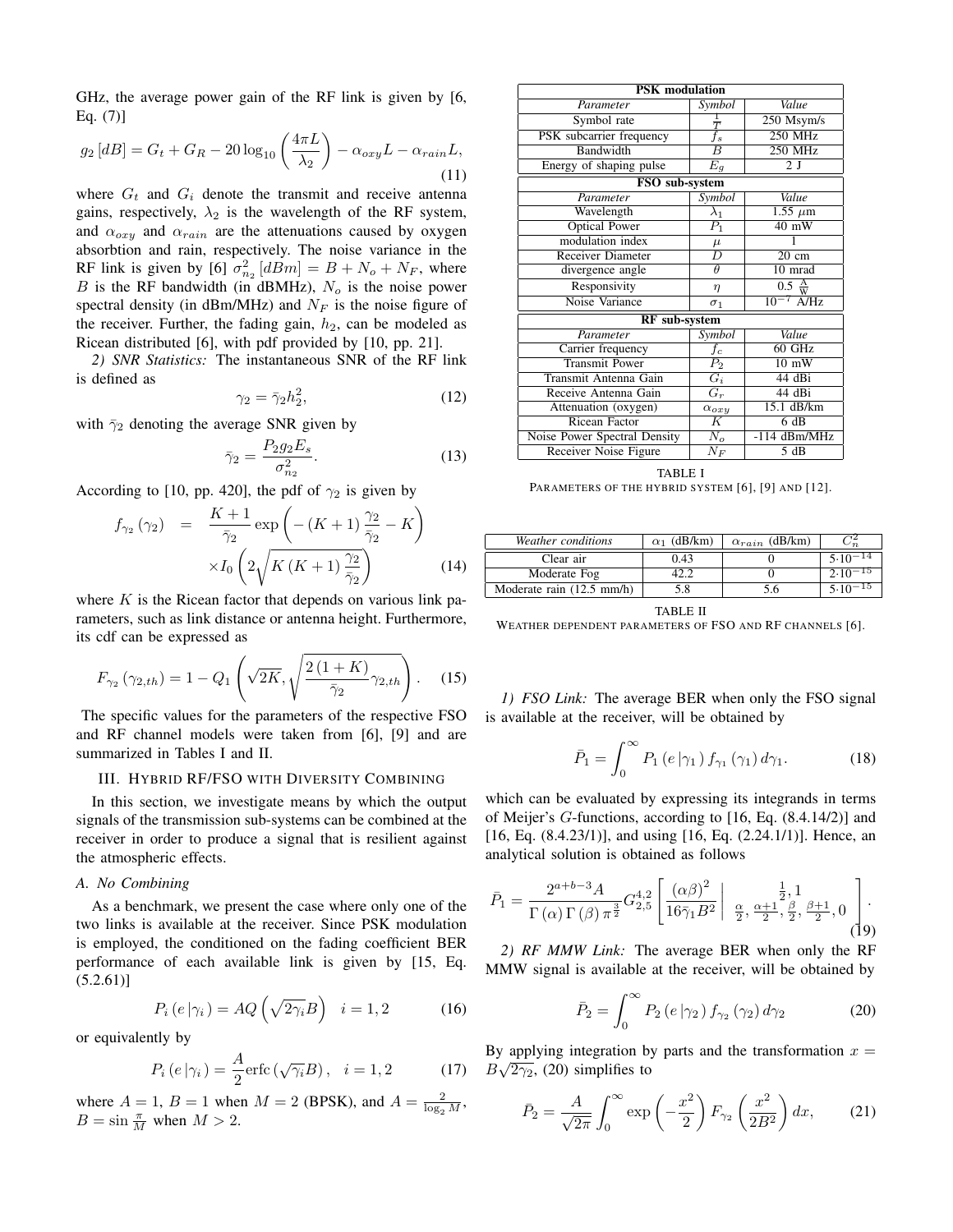which can be analytically evaluated using  $(15)$  and  $[17, Eq.$ (62)]. Hence, a closed-form solution yields as

$$
\bar{P}_2 = AQ_1 \left( \sqrt{\frac{K}{2}} \left( 1 - q \right), \sqrt{\frac{K}{2}} \left( 1 + q \right) \right) \n- \frac{A \left( 1 + q \right)}{2} \exp \left( -\frac{K \left( 1 + q^2 \right)}{2} \right) I_0 \left( \frac{pKq^2}{2} \right) \quad (22)
$$

where  $q = \frac{1}{\sqrt{1+p}}$  and  $p = \frac{(1+K)}{\bar{\gamma}_2 B^2}$ .

#### *B. Selection Combining (SC)*

Perhaps the simplest combining method, SC measures the electrical SNR at each available link and selects the output signal of the sub-system with the highest SNR value. Hence the output SNR is given by

$$
\gamma_{SC} = \max(\gamma_1, \gamma_2). \tag{23}
$$

The average BER of the SC receiver will be obtained by

$$
\bar{P}_{SC} = A \int_0^\infty Q\left(\sqrt{2\gamma_{SC}}B\right) f_{\gamma_{SC}}\left(\gamma_{SC}\right) d\gamma_{SC} \tag{24}
$$

where  $f_{\gamma_{SC}}(\cdot)$  is the pdf of  $\gamma_{SC}$ . Eq. (24) is equivalent with

$$
\bar{P}_{SC}\left(e\right) = \frac{A}{\sqrt{2\pi}} \int_0^\infty \exp\left(-\frac{x^2}{2}\right) F_{\gamma_{SC}}\left(\frac{x^2}{2B^2}\right) dx \quad (25)
$$

with  $F_{\gamma_{SC}}(\cdot)$  denoting the cdf of  $\gamma_{SC}$ .

Due to the selection rule of (23), the cdf of  $\gamma_{SC}$  is given by

$$
F_{\gamma_{SC}}\left(\gamma\right) = F_{\gamma_1}\left(\gamma\right) F_{\gamma_2}\left(\gamma\right). \tag{26}
$$

*Proposition 1:* The average BER of the SC receiver can be approximated by

$$
\bar{P}_{SC} = \bar{P}_1(e) - J - \varepsilon_J(N) \tag{27}
$$

where  $\overline{P}_1(e)$  is the BER of the FSO syb-system evaluated by  $(19)$ , *J* is given by

$$
J = \frac{A \exp(-K) 2^{\alpha+\beta-2}}{\Gamma(\alpha) \Gamma(\beta) \pi^{\frac{3}{2}}} \times \sum_{i=0}^{N} \sum_{j=0}^{i} \frac{K^{i} (1+K)^{j} q^{2j+1}}{\bar{\gamma}_{2}^{j} B^{2j} 2^{j} i! j!} \times G_{3,6}^{4,3} \left[ \frac{\alpha^{2} \beta^{2} q^{2}}{16 \bar{\gamma}_{1} B^{2}} \bigg| \frac{\frac{1}{2}, 1, \frac{1}{2} - j}{\frac{\alpha}{2}, \frac{\alpha+1}{2}, \frac{\beta}{2}, \frac{\beta+1}{2}, 0, \frac{1}{2}} \right] (28)
$$

and  $\varepsilon_J(N)$  represents an error term, upper bounded by

$$
|\varepsilon_J\left(N\right)| \le \left(1 - \frac{\Gamma\left(N+1, K\right)}{N!}\right) \bar{P}_1\left(e\right). \tag{29}
$$

*Proof:* A detailed proof is given in Appendix I.

#### *C. Maximal Ratio Combining (MRC)*

In this diversity scheme, the received signals of each subsystem are combined in such a manner that the SNR of the signal at the output of the combiner is the sum of the SNRs of each sub-system. This can be achieved by applying the following combining rule

$$
r_{MRC} = \sqrt{\gamma_1} \frac{r_1}{\sigma_{n_1}} + \sqrt{\gamma_2} \frac{r_2}{\sigma_{n_2}},
$$
\n(30)

and, as a consequence, the output SNR will be obtained by

$$
\gamma_{MRC} = \gamma_1 + \gamma_2. \tag{31}
$$

*Proposition 2:* The average BER performance of the MRC receiver can be approximated by

$$
\bar{P}_{MRC} \approx \frac{A}{12} M \left( B^2 \right) + \frac{A}{4} M \left( \frac{4B^2}{3} \right) \tag{32}
$$

where  $M(\cdot)$  is the function defined as

$$
M(x) = \frac{2^{\alpha+\beta-2} (1+K) \exp\left(-\frac{Kx\bar{\gamma}_2}{1+K+x\bar{\gamma}_2}\right)}{\Gamma(\alpha)\Gamma(\beta)\pi (1+K+x\bar{\gamma}_2)}
$$

$$
\times G_{1,4}^{4,1} \left[\frac{(\alpha\beta)^2}{16\bar{\gamma}_1 x}\Big| \frac{1}{\frac{\alpha}{2}, \frac{\alpha+1}{2}, \frac{\beta}{2}, \frac{\beta+1}{2}}\right].
$$
 (33)

*Proof:* A detailed proof is given in Appendix II.

#### IV. RESULTS & DISCUSSION

In this section, we present numerical results for the BER performance of the proposed hybrid RF/FSO system that employs either MRC or SC at the receiver, under various weather conditions. We further compare its performance with the benchmarking scheme of no combining, where only one link is available. The adopted values for the various system and channel parameters are obtained by Tables I and II.



Fig. 1. BER performance of the hybrid RF/FSO system under consideration in clear weather conditions.

Figures 1-3 illustrate the average BER performance of the hybrid RF/FSO system under consideration, when  $M = 4$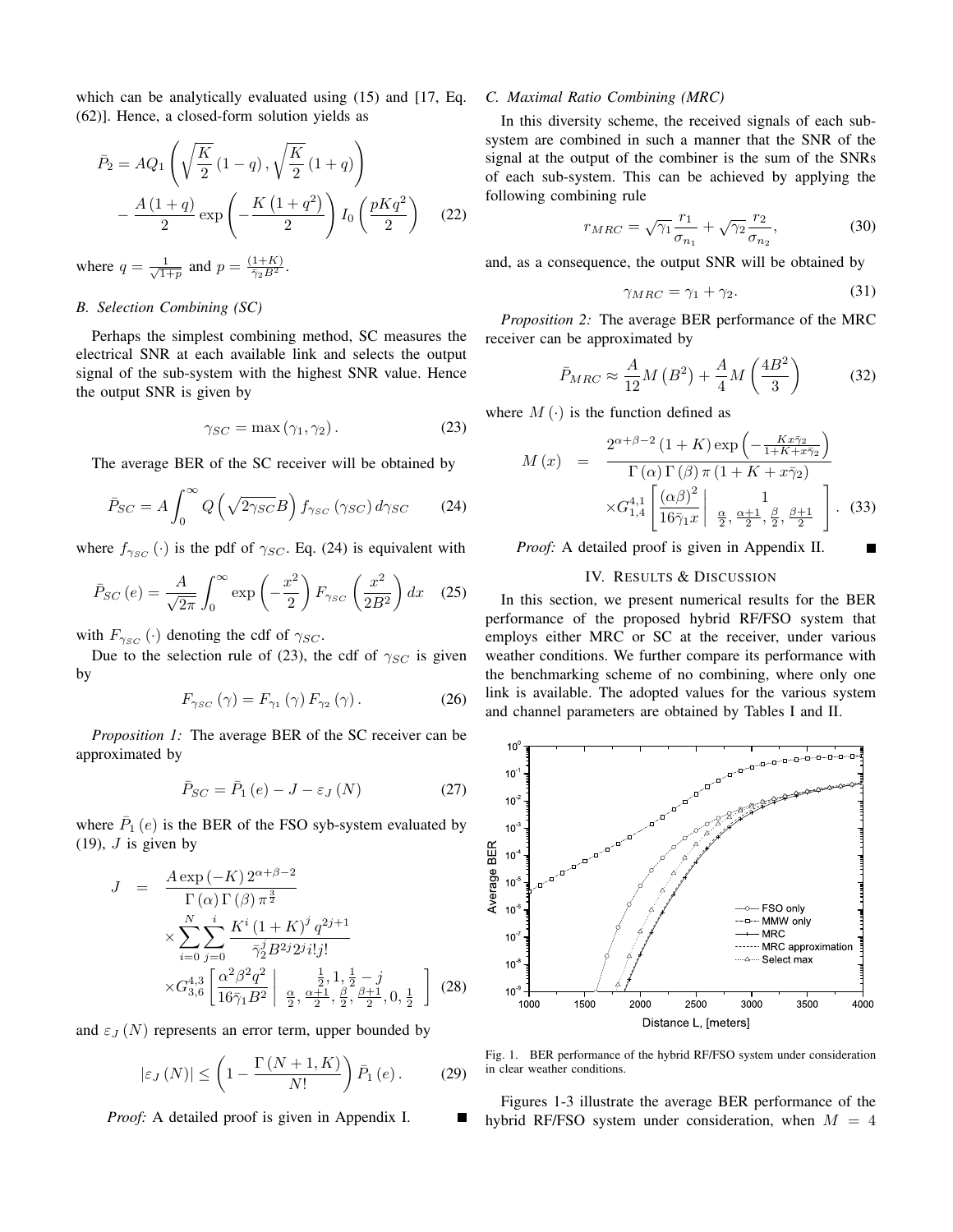

Fig. 2. BER performance of the hybrid RF/FSO system under consideration in moderate rain conditions.



Fig. 3. BER performance of the hybrid RF/FSO system under consideration in moderate fog conditions.

(transmission rate  $R_b = 500$  Mbps) and under clear, moderate rain and moderate fog weather conditions, respectively. In each figure, analytical results for the BER performance of the SC and MRC receiver, derived from (27) and (32) respectively, are plotted as a function of the link distance along with the exact BER performance of the MRC receiver obtained by the numerical integration of (43). For comparison, we also show results when only one of the two links is available at the receiver. It is obvious from the figures that the employment of the combining methods efficiently exploits the complementary nature of RF and FSO links; the performance of both combiners is identical with the performance of the most reliable link, when the other link is totally unreliable, while significant performance gains are offered, when the unreliable link starts to improve. Furthermore, the comparison of the combining methods showed that MRC performs efficiently at higher link distances compared to SC for a certain target BER

(for instance, MRC receiver achieves a target BER of  $10^{-8}$  at 100 meters further than the range of a SC receiver, under clear weather conditions, while this distance for the same target BER is 10 and 50 meters under moderate fog and moderate rain weather conditions, repectively), which was expected since MRC is the optimum combining method that maximizes the electrical SNR of the output signal. However, this increase at the link distance comes at the cost of complexity, since MRC processes the received signals of both links, in contrast with SC that processes only the link with the highest electrical SNR. Finally, the analytical results for the error performance of the MRC receiver obtained by (32), are very close to the results obtained from the numerical integration of (43) and, thus, the derived analytical expression can be considered as a reliable alternative to cumbersome numerical integration techniques.

#### V. CONCLUSIONS

In this paper, we have presented a novel architecture for hybrid RF/FSO wireless systems without feedback or CSI at the transmitter. The described architecture was implemented by transmitting the same data with PSK modulation over both available links, thus enabling the direct combining of the FSO and RF signals at the receiver on a symbol-bysymbol basis. SC and MRC methods were investigated as combining mechanisms and analytical approximations for their BER performance were obtained. Numerical results clearly showed that the proposed hybrid RF/FSO implementation efficiently exploits the complementary nature of FSO and RF links in all weather conditions. Furthermore, the comparison of the diversity combining methods illustrated MRC as the optimum combining method.

#### APPENDIX I

In this appendix, we provide details on the derivation of  $(27)$ . Using  $(26)$ ,  $(25)$  can be rewritten as

$$
P_{SC}(e) = I - J \tag{34}
$$

where

$$
I = \bar{P}_1(e) \tag{35}
$$

and

$$
J = \frac{A}{\sqrt{2\pi}} \int_0^\infty \exp\left(-\frac{x^2}{2}\right) F_{\gamma_1}\left(\frac{x^2}{2B^2}\right)
$$

$$
\times Q_1\left(\sqrt{2K}, \sqrt{\frac{(1+K)}{\bar{\gamma}_2}} \frac{x}{B}\right) dx. \tag{36}
$$

The second term of (34) can be evaluated using the Marcum  $Q_1$ -function infinite series representation [18, Eq. (4)], i.e.,

$$
Q_1(x,y) = \exp\left(-\frac{x^2 + y^2}{2}\right) \sum_{i=0}^{N} \sum_{j=0}^{i} \frac{x^{2i}y^{2j}}{2^{i+j}i!j!} + \varepsilon(N) \tag{37}
$$

where  $\varepsilon$  (N) is a truncation error upper bounded by

$$
|\varepsilon(N)| \le 1 - \frac{\Gamma\left(N+1, \frac{x^2}{2}\right)}{N!}.
$$
 (38)